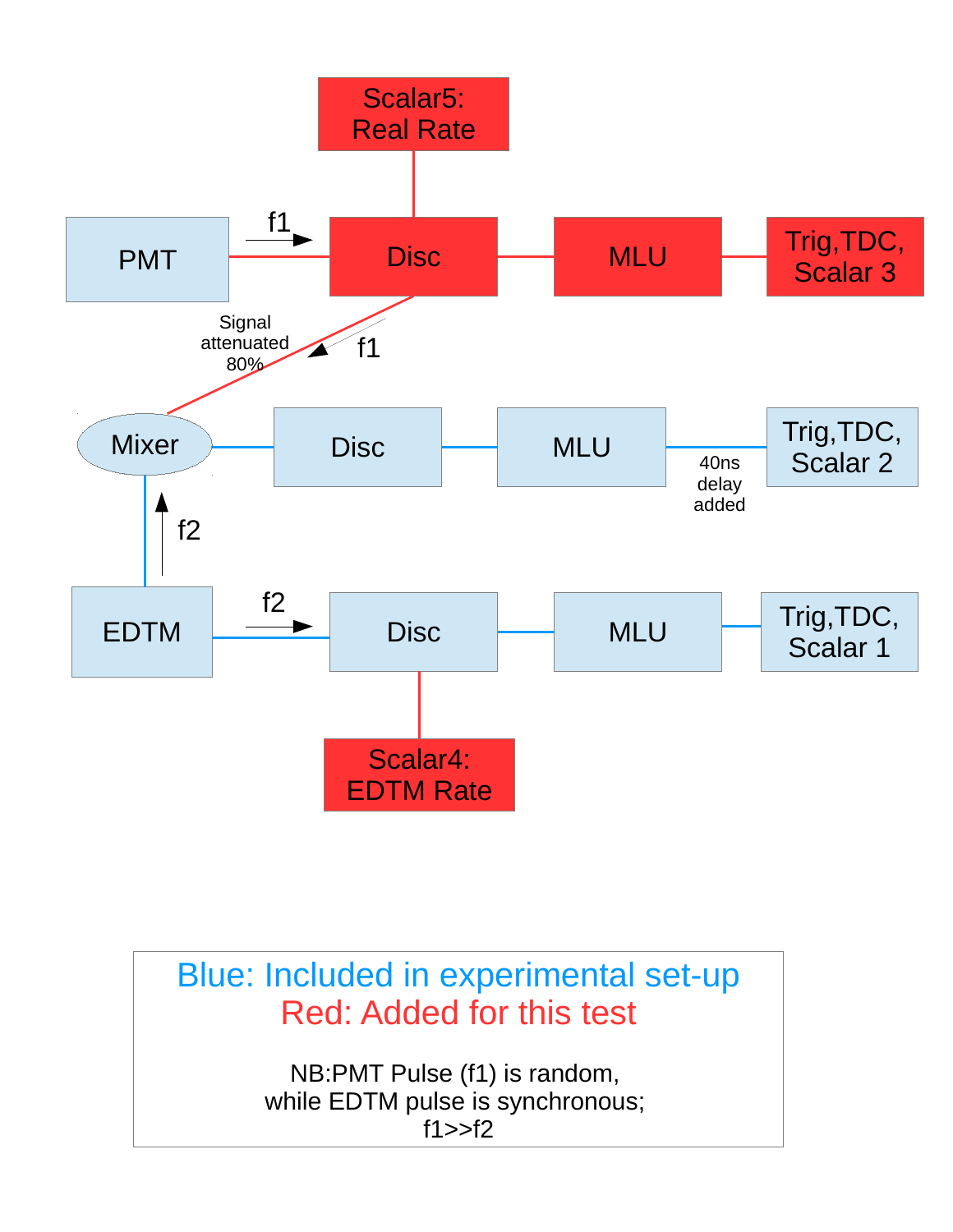- Check if  $DT(PMT) = DT(EDTM)$ 
	- 1. Enable Triggers 1 & 3
	- 2.  $N_{t1} / N_{\text{scalar4}} = ? N_{t3} / N_{\text{scalar5}}$
- Check if able to reconstruct real PMT rate
	- 1. Enable Triggers 1 & 2
	- 2.  $LT = N_{TDC2|t1} / N_{scalar4}$
	- 3. Real-Rate=  $(N_{TDC2} N_{TDC2|triq1}) / LT$
- How to use EDTM during experiment
	- 1. For S2m: Only activate EDTM pulse for one PMT on left and one on right at same time. If more are activated, an EDTM pulse can be lost, but will not be recorded as lost in trigger containing S2m.
	- 2. For S0: EDTM can be activated for both PMTs
	- 3. For GC: Only activate EDTM for one PMT at a time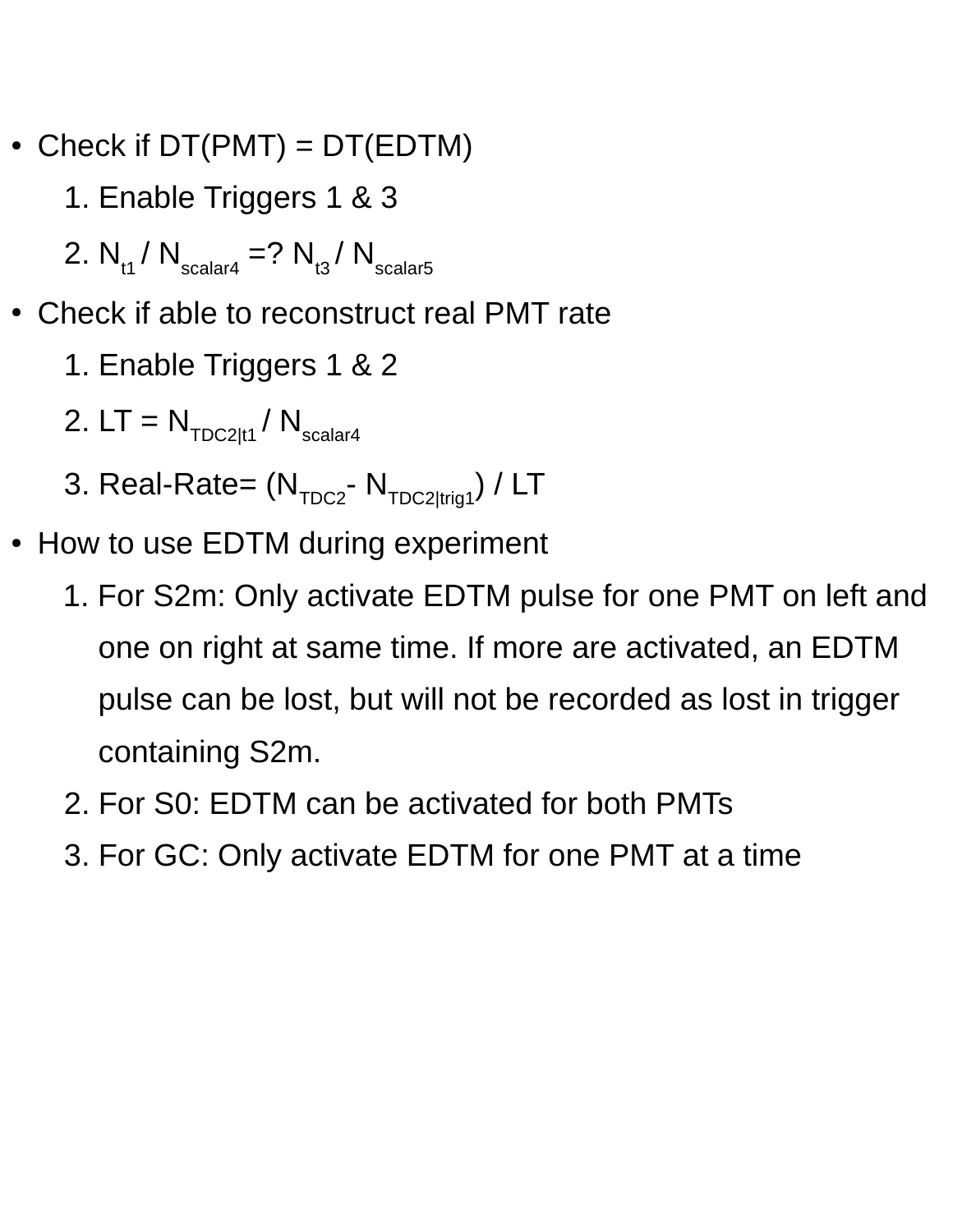$\bar{\mathbf{z}}$ 

| • Main INDEX<br>• Monthly INDEX<br>• PREV<br>· NEXT<br>Make New Entry, Make Followup Entry                                                                                                                             |
|------------------------------------------------------------------------------------------------------------------------------------------------------------------------------------------------------------------------|
| User name adaq                                                                                                                                                                                                         |
| Log entry time 16:14:56 on September 24, 2014                                                                                                                                                                          |
| Entry number 401514                                                                                                                                                                                                    |
| keyword=End of Run 1926                                                                                                                                                                                                |
| ***************************                                                                                                                                                                                            |
| Run Number: 1926<br>End of Run Comment:<br>Run type=Other, target type=Home(no target, or empty), comment_text=EDTM Test                                                                                               |
| PRESCALE FACTORS: ps1=1<br>$ps6=0$<br>$ps7=1$<br>$ps8=0$<br>$ps2=0$<br>$ps3=0$<br>$ps4=0$<br>$ps5=0$                                                                                                                   |
| : 2884802<br><b>EVENTS</b>                                                                                                                                                                                             |
| TIME<br>$: 4.141$ mins                                                                                                                                                                                                 |
| DEAD TIME: 53.79%                                                                                                                                                                                                      |
| TRIGGER RATES: PRES/REAL<br>T4:T4: 0.0/0.0 Hz<br>T5:T5: 0.0/25128.7 Hz<br>T8:T8: 0.0/103700.0 Hz<br>T3:T3: 0.0/23.2 Hz<br>T6:T6: 0.0/0.5 Hz<br>T7:T7:23.2/23.2 Hz<br>T2:T2: 0.0/25119.4 Hz<br>T1:T1:25105.3/25105.3 Hz |
| TRIGGER TOTALS:<br>PRES/REAL<br>0/25768063<br>5763/5763<br>T8: T8:<br>0/5763<br>$T4:T4$ :<br>0/0<br>TS:TS:<br>$0/6244148$ T6:T6:<br>0/119<br>T7:TT:<br>0/6241838 T3:T3:<br>T1:T1:6238343/6238343 T2:T2:                |
| AVERAGE CURRENT<br>BCM 1 : - 0.0342uA                                                                                                                                                                                  |
| APPROXIMATE BCM CHARGES (C)                                                                                                                                                                                            |
| BCM ul : -10.39<br>BCM d1 : -6.613                                                                                                                                                                                     |
| $T$ Real Rate; 25/19.4 HZ                                                                                                                                                                                              |
| ***************************<br>End-of-run EPICS data for Run Number 1926 at Wed Sep 24 16:14:56 EDT 2014<br>Rate HAROBY MLU: 2510S.3HZ                                                                                 |
| Target Info                                                                                                                                                                                                            |
| Real Rate: 23.2 HZ                                                                                                                                                                                                     |
| General Run Info                                                                                                                                                                                                       |
| EDTM Rate though MLU: 23.2HZ                                                                                                                                                                                           |
| Misc Epics Info                                                                                                                                                                                                        |
| $Mixed Rate = 25128.7 HZ$                                                                                                                                                                                              |
|                                                                                                                                                                                                                        |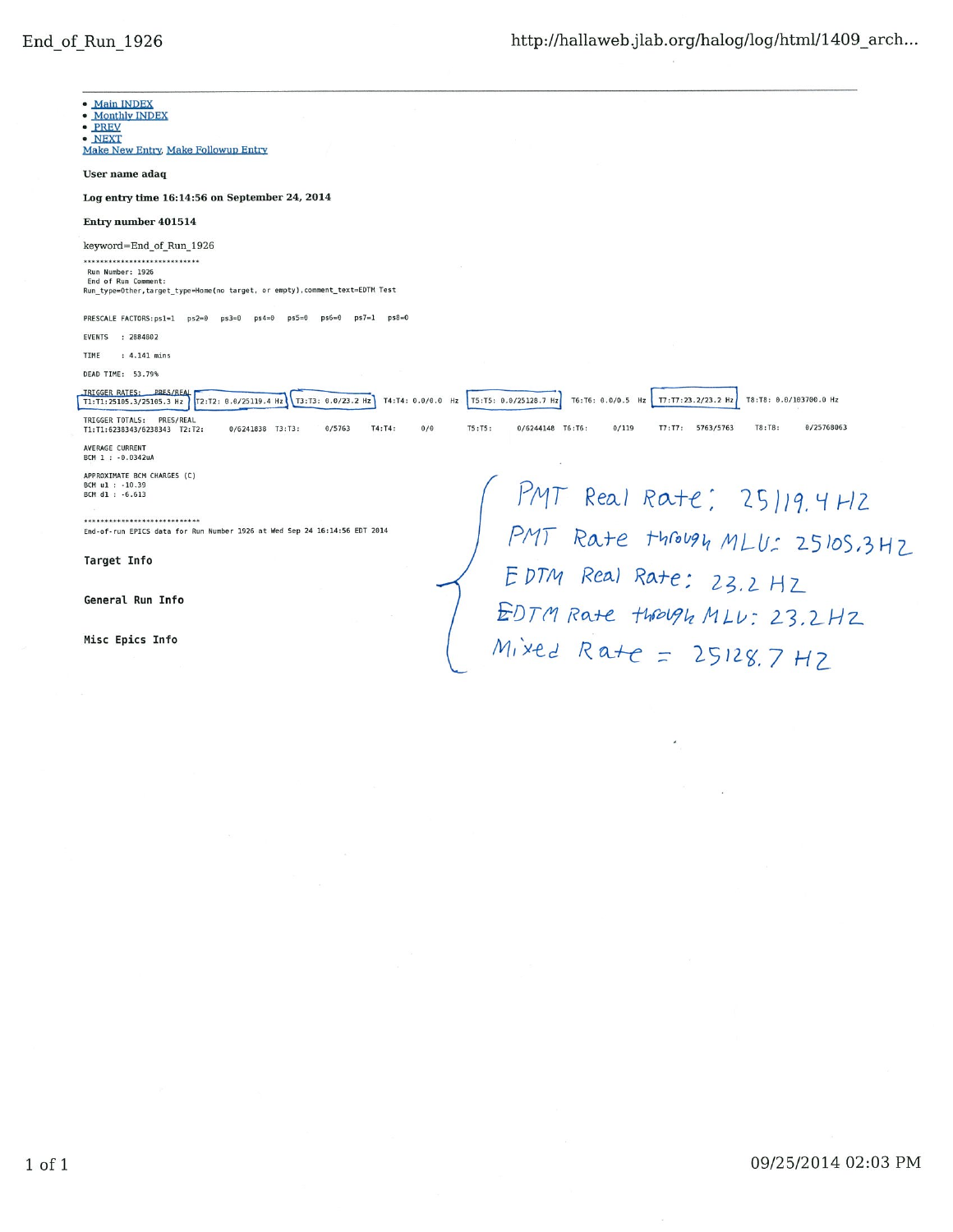| <b>PMT</b> rate | $N(t3)/N$ (scalar 5) | $N(t3)/N$ (scalar 3) | N(t1)/N(scalar 1) |
|-----------------|----------------------|----------------------|-------------------|
| 550 Hz          | $0.8993 + .0039$     | $0.8993 + .0039$     | $0.9159 + .0142$  |
| $3.5$ kHz       | $0.7055 + .0013$     | $0.7055 + .0013$     | $0.7120 + .0120$  |
| $25$ kHz        | $0.2309 + 0.0002$    | $0.2310 + .0002$     | $0.2410 + .0065$  |
| 200 kHz         | $0.0308 + 3e-5$      | $0.0309 + 2e-5$      | $0.0305 + .0028$  |
| $1.1$ MHz       | $0.0055 + 5e-6$      | $0.0057 + 5e-6$      | $0.0047 + .0011$  |

Comparison of live time between PMT and EDTM signals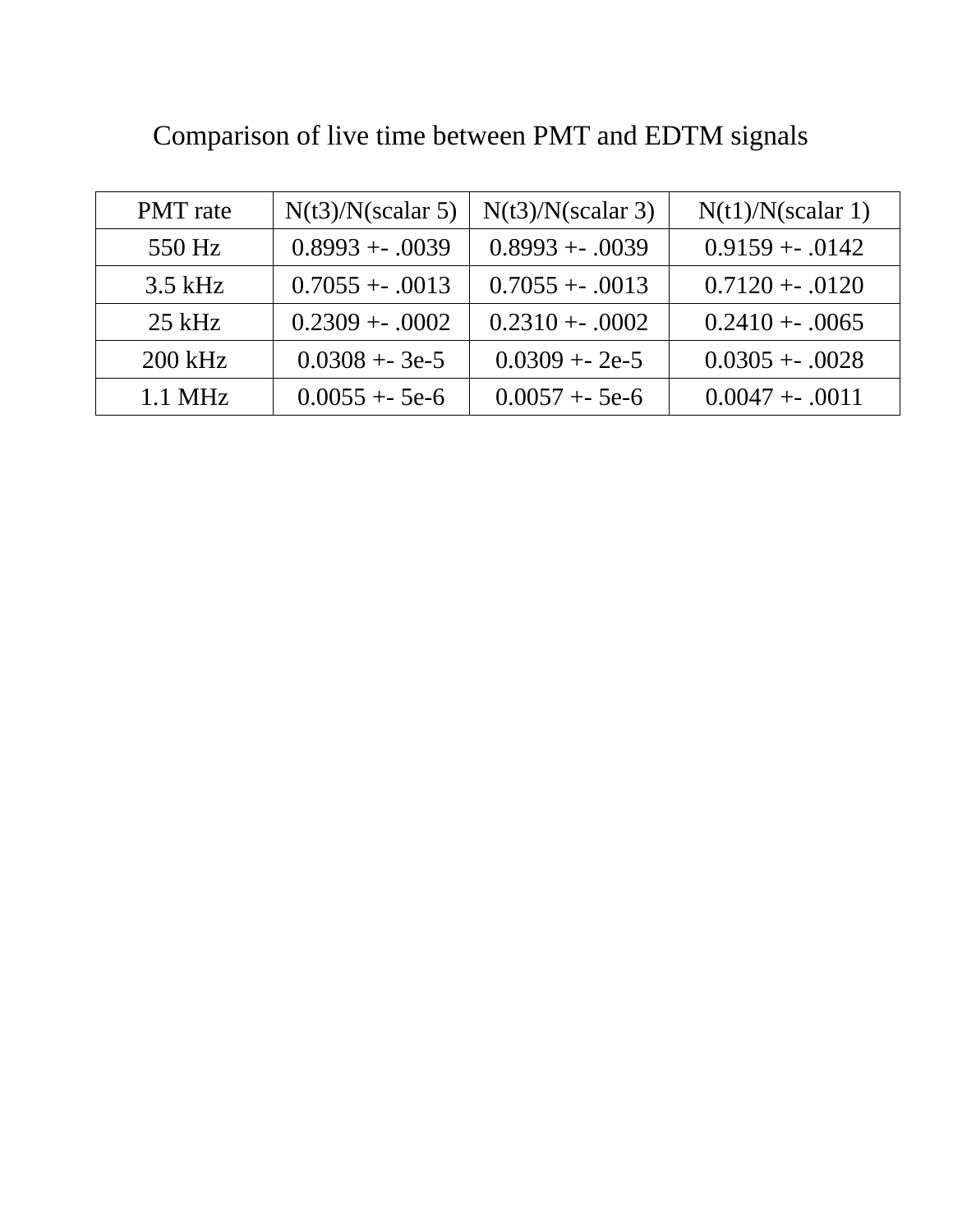## PMT ONly

 $N_{PMT, tot}$  =  $F_{PMT}T = N_{PMT, rec} + N_{PMT, rec} F_{PMT}T + N_{EDTM, fcc}$ 

For Nëprim, rec = 
$$
\frac{f_{EDM}T}{1 + f_{PMT}Z}
$$

$$
LT_{PMT} = LT_{EPTM} - \frac{F_{EDTM} \Upsilon}{(1 + F_1 \Upsilon)^2}
$$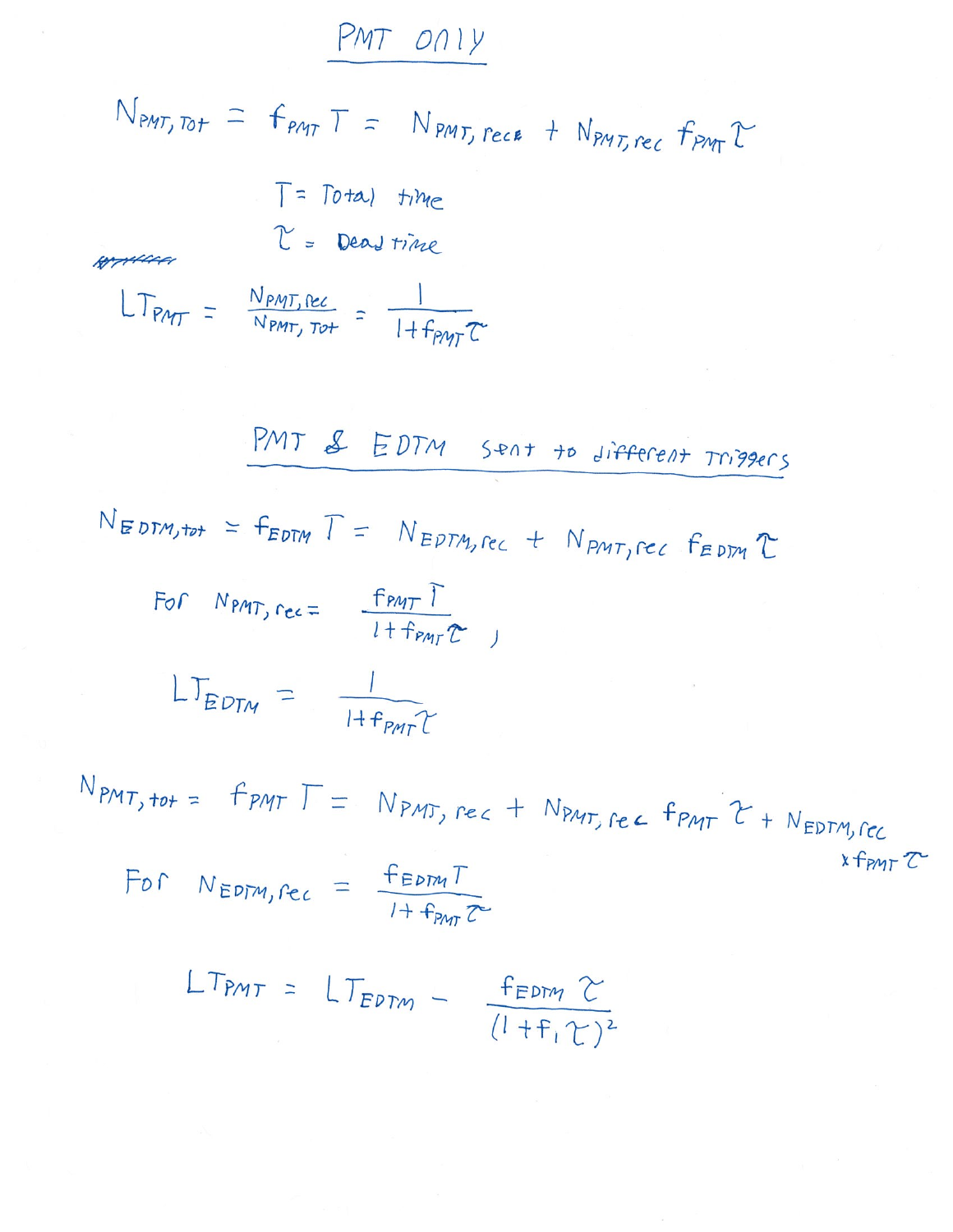EDTM & PMT sent to different Triggers

EDTM Trimer:

 $TS$ EDTM TPC EDTM <u> Mu</u> ů  $\Box$ PMT PMT PMT TDC TDC-<br>Window  $time-$ 

PMJ Trigger:

1111111111111111111111111111  $\begin{bmatrix} x \\ y \\ E & D \end{bmatrix}$  $\frac{x}{1}$  $PMI$ - TDC window  $time$ 

 $TS$ EDTM TDC

PMT TDC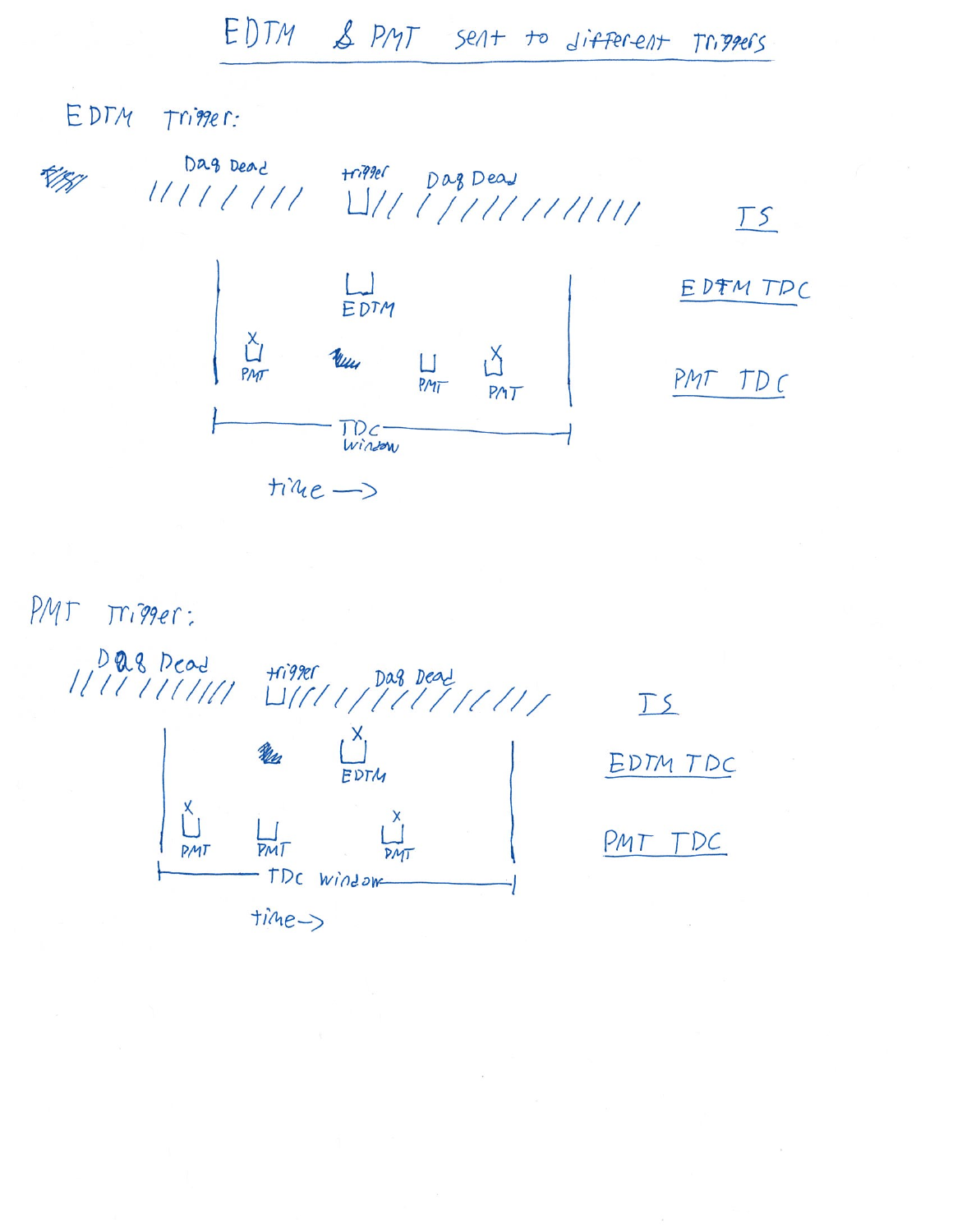## All PMT Hits